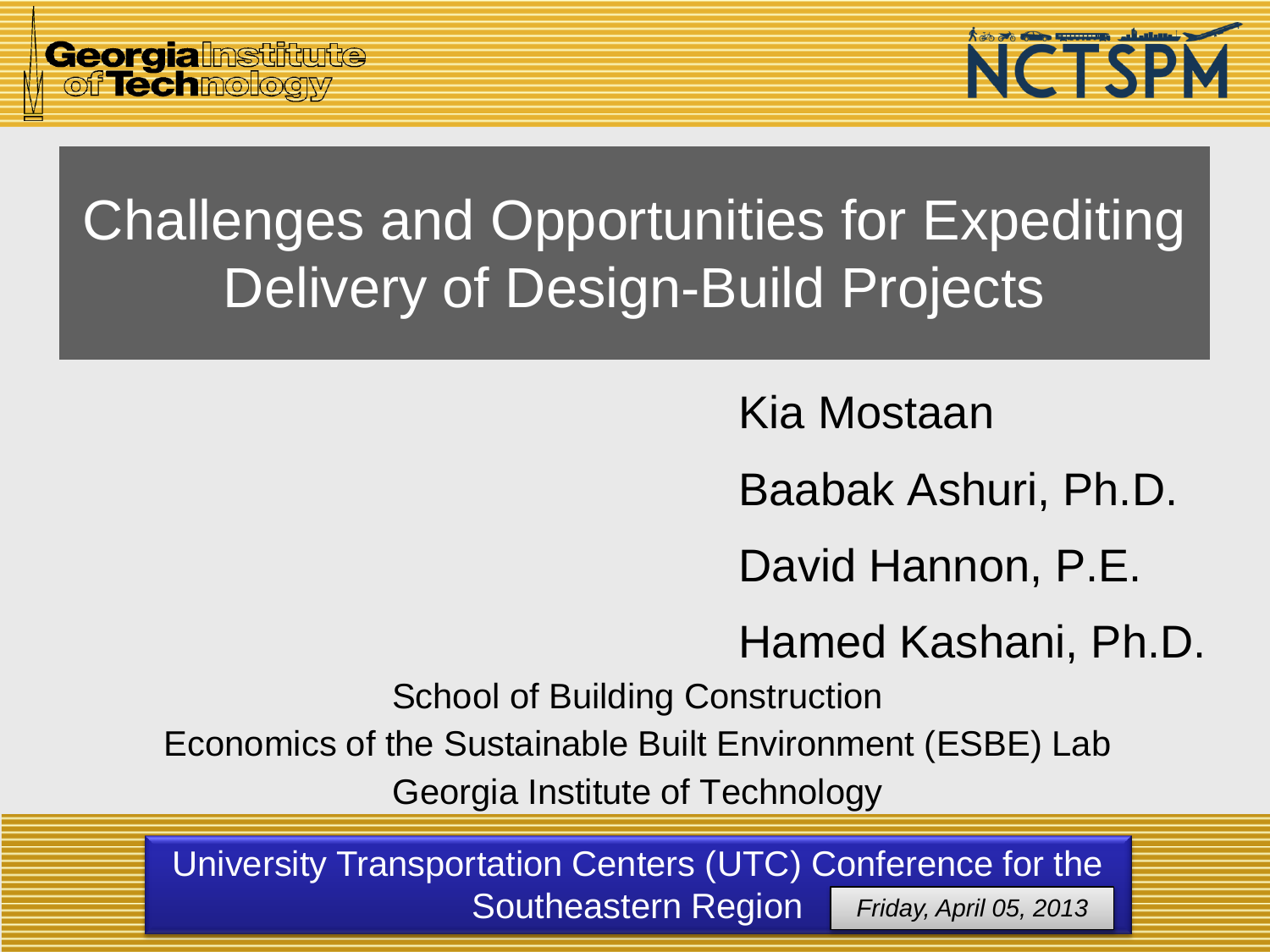## **Overview**

- **Introduction to Design-Build**
- **History of Design-Build in Transportation**
- **Problem Statement**
- Research Objectives
- Research Methodology
- **Summary of Research Findings**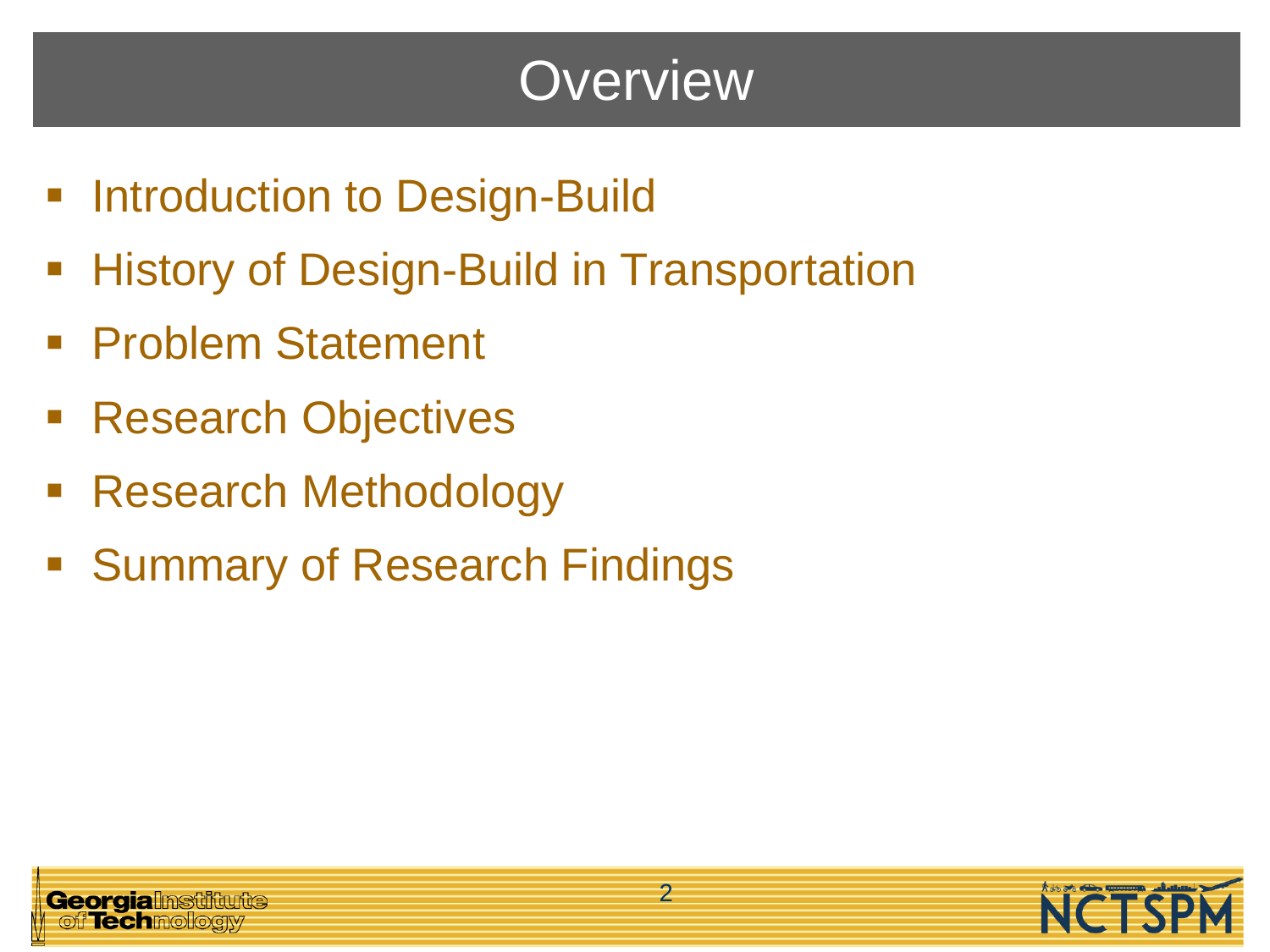### Introduction to Design-Build

#### **• Overview of Design-Build**

- Design-Build is a Project Delivery System under which one entity, the Design-Build Team, is contractually responsible for both design and construction phases of the project (FHWA 2011)
- Design-Build provides the Design-Build Team with increased flexibility to be innovative, along with greater responsibility and risk
- **Design-Build vs. Design-Bid-Build (EDC 2012)**

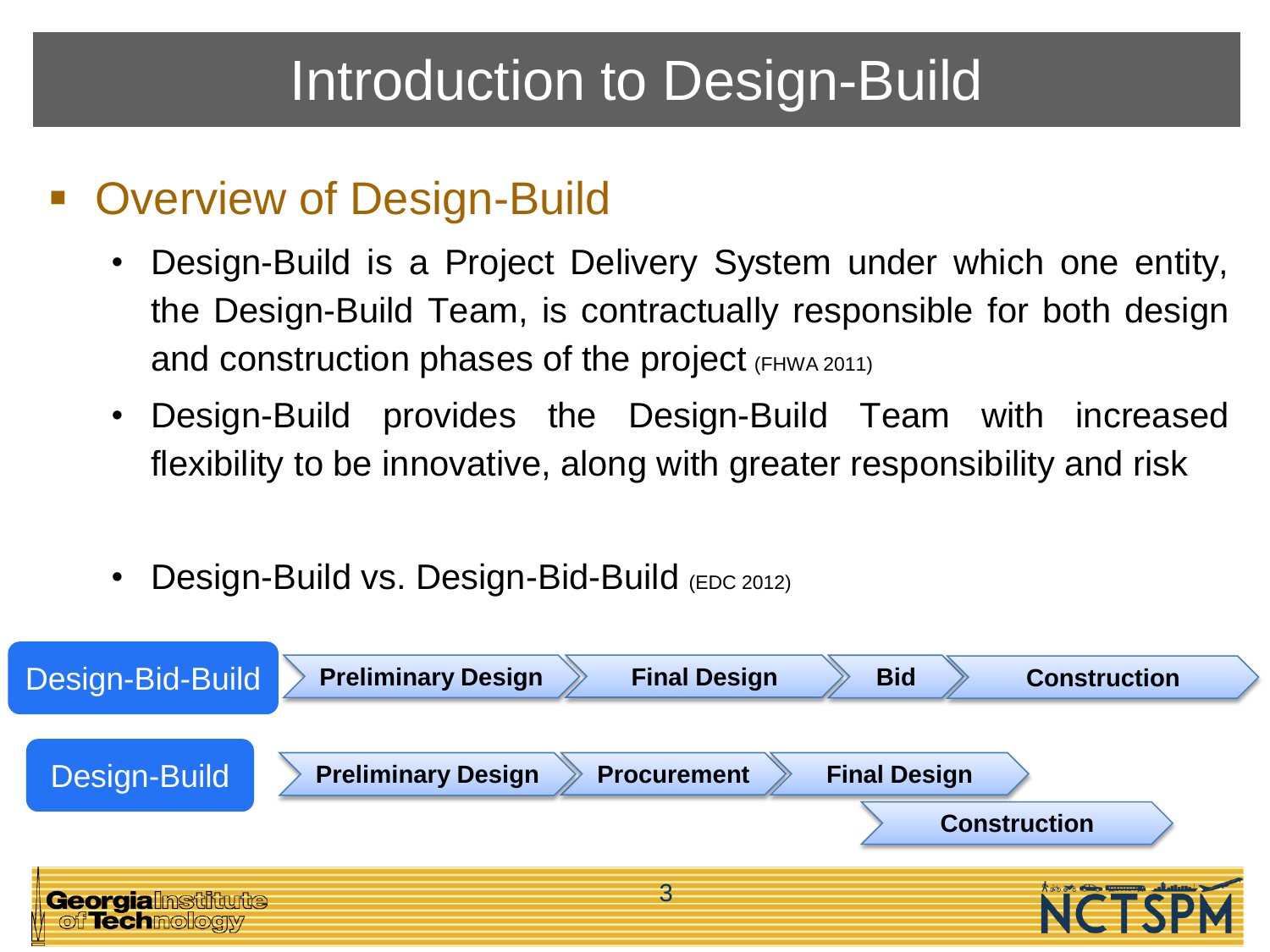# History of Design-Build in Transportation

- FHWA established the Special Experimental Project Number 14 (SEP-14) in 1990 (FHWA 2006)
	- Between 1990 and 2002 about 300 projects representing \$14 billion were proposed for Design-Build in 32 States, the District of Columbia, and the Virgin Islands
- In 1998, the Transportation Equity Act for the 21<sup>st</sup> Century (TEA-21) became the new authorization legislation for Design-Build (FHWA 2006)
	- Design-Build Contracting: Final Rule was published in the Federal Register in 2002 and became effective in 2003



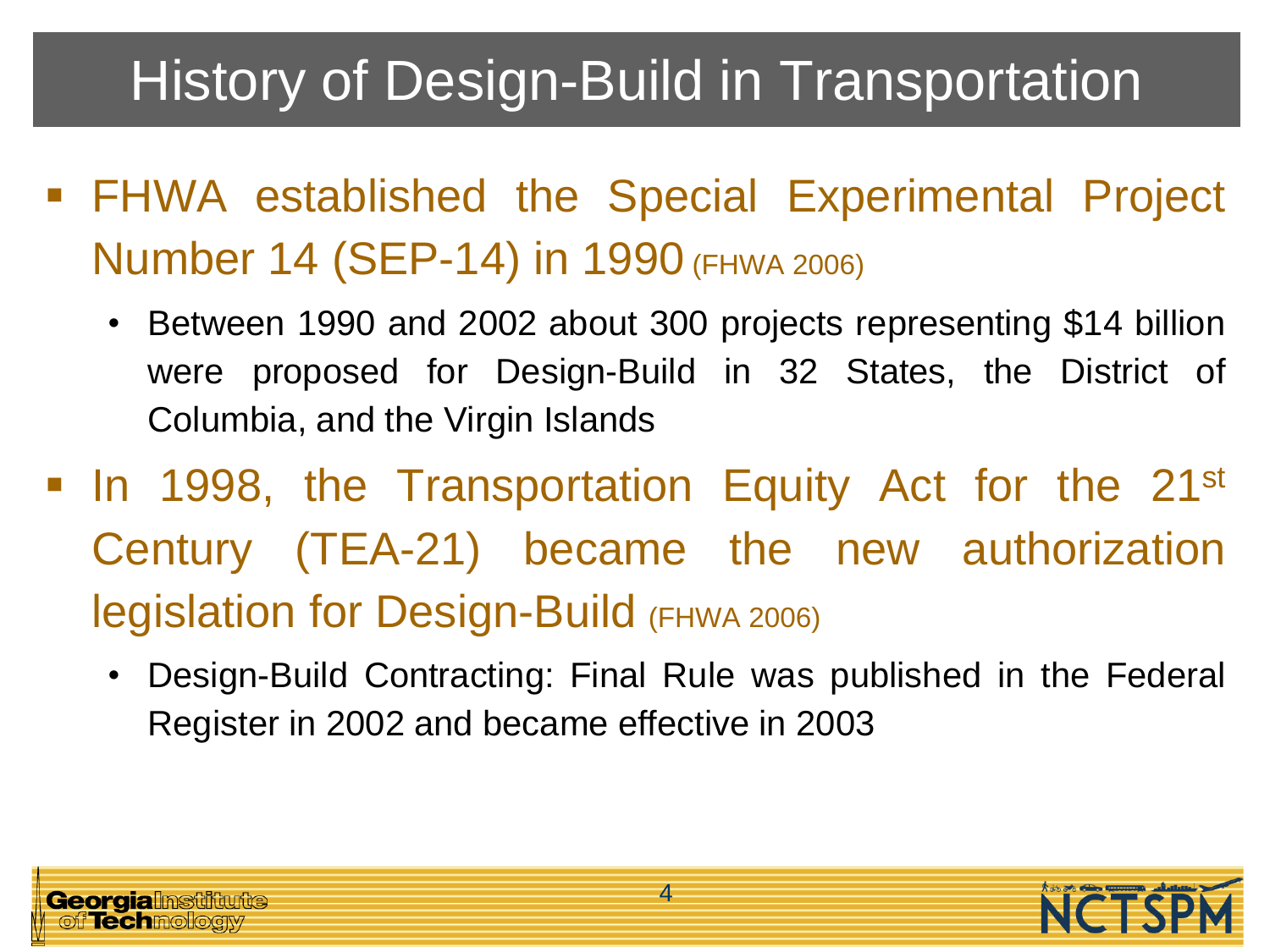# History of Design-Build in Transportation (Cont'd)

#### Design-Build State Laws for Transportation Projects



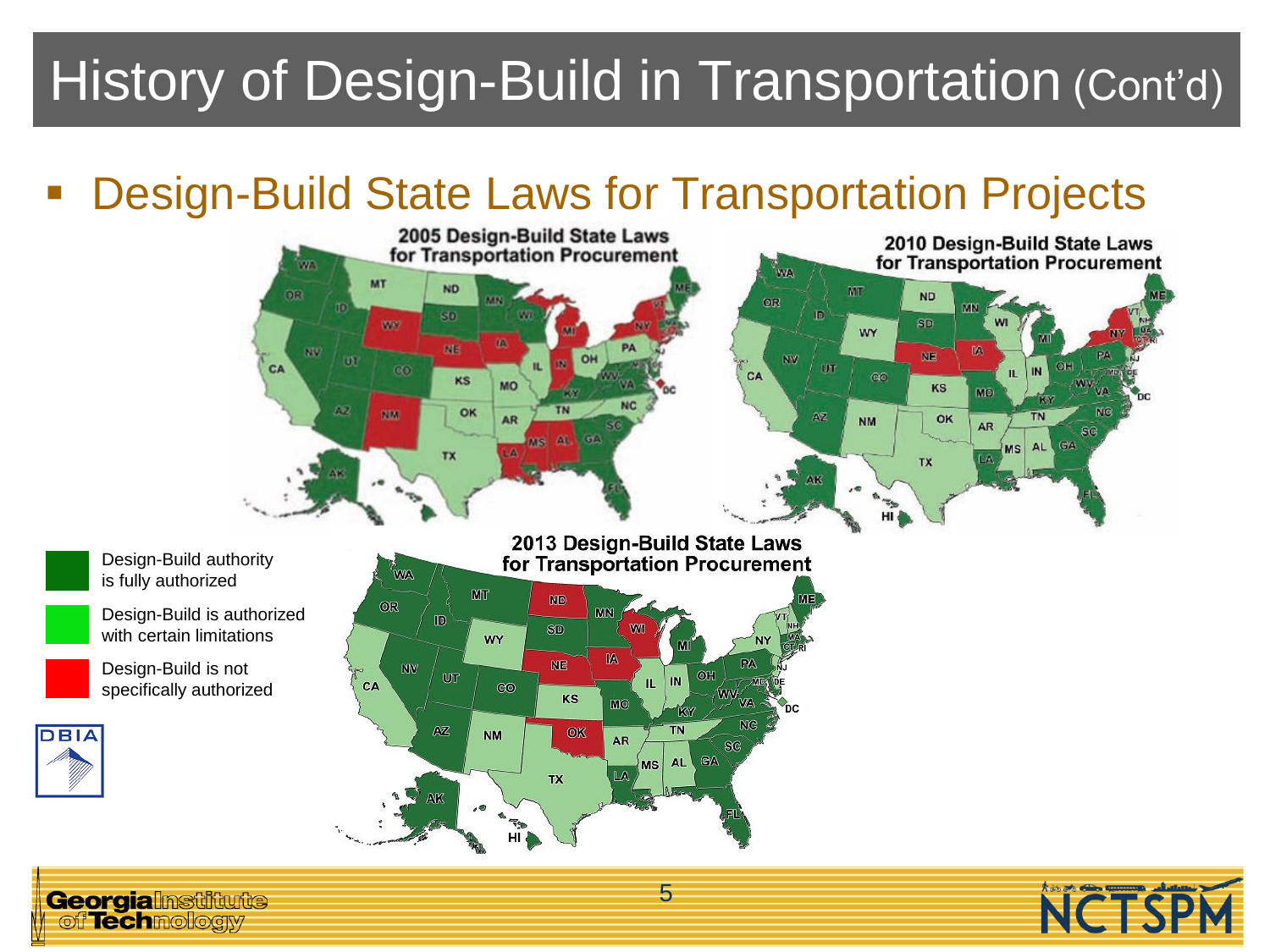## History of Design-Build in Transportation (Cont'd)

- In 2012, the Moving Ahead for Progress in the 21st Century Act (MAP-21) was signed into law by President Obama.
	- MAP-21 has specific focus on accelerated project delivery. More specifically, Title I (C) of Division A, is dedicated to accelerated project delivery in federal-aid highway programs:
		- *"(A)…to accelerate project delivery and reduce costs*
		- *(B)…to ensure that the planning, design, engineering, construction, and financing of transportation projects is done in an efficient and effective manner"* (H. R. 4348—123, Division A, Title I, Subtitle C, 2012)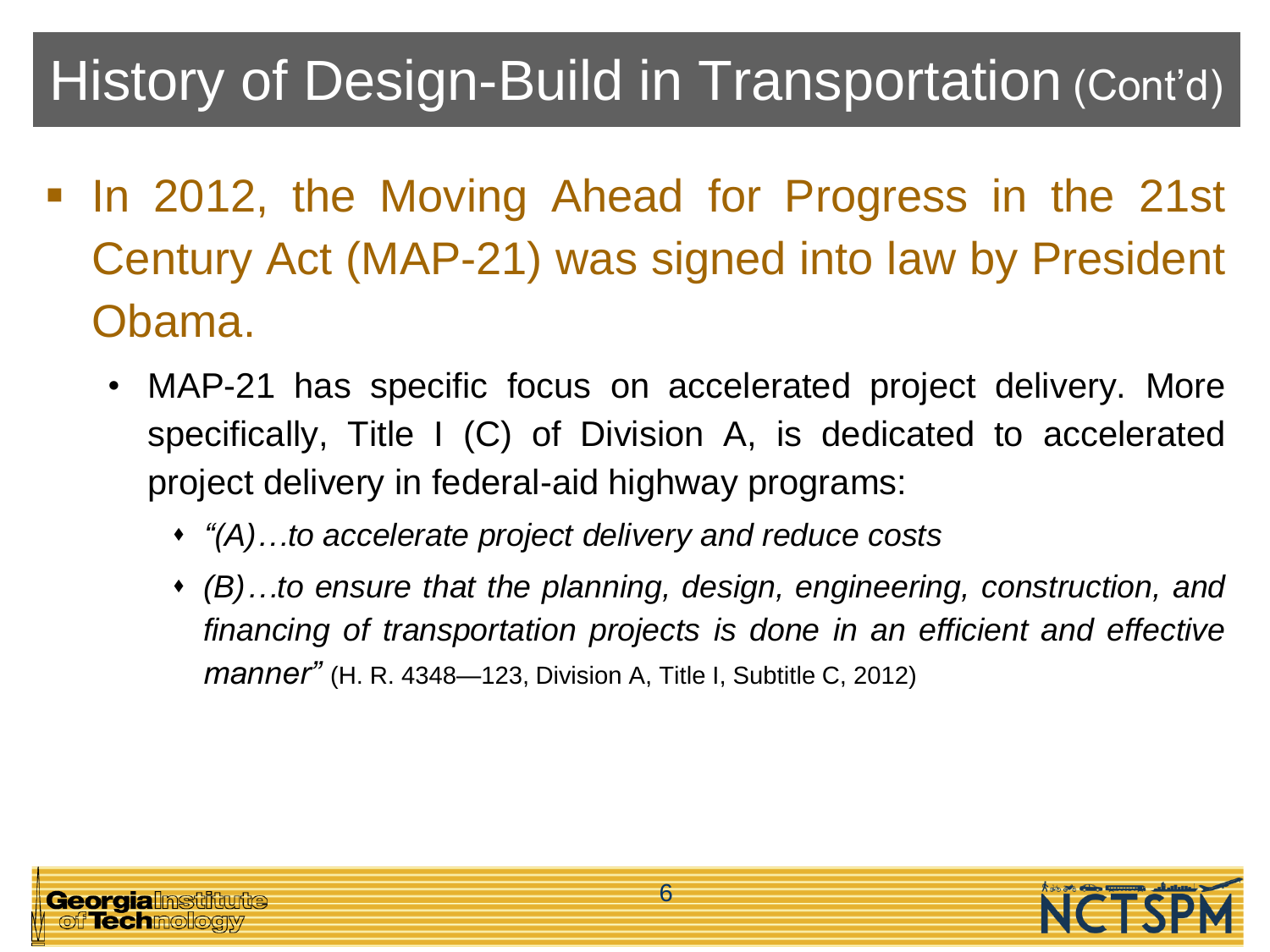## Problem Statement

#### Challenges to Efficient Project Delivery

- Although design-build enables fast-tracking and overlapping project phases, still there is a need to expedite delivery of design-build projects and achieve higher level of efficiency
- Projects take long to complete for the following reasons:
	- Several major project steps require actions, approvals or input from a number of federal, state, and other stakeholders
	- Lack of resources and professional workforce in the public sector to finalize flawless design on schedule (AASHTO 2005)
- **The major problem is to identify and understand** critical barriers and bottlenecks in the Design-Build project development process



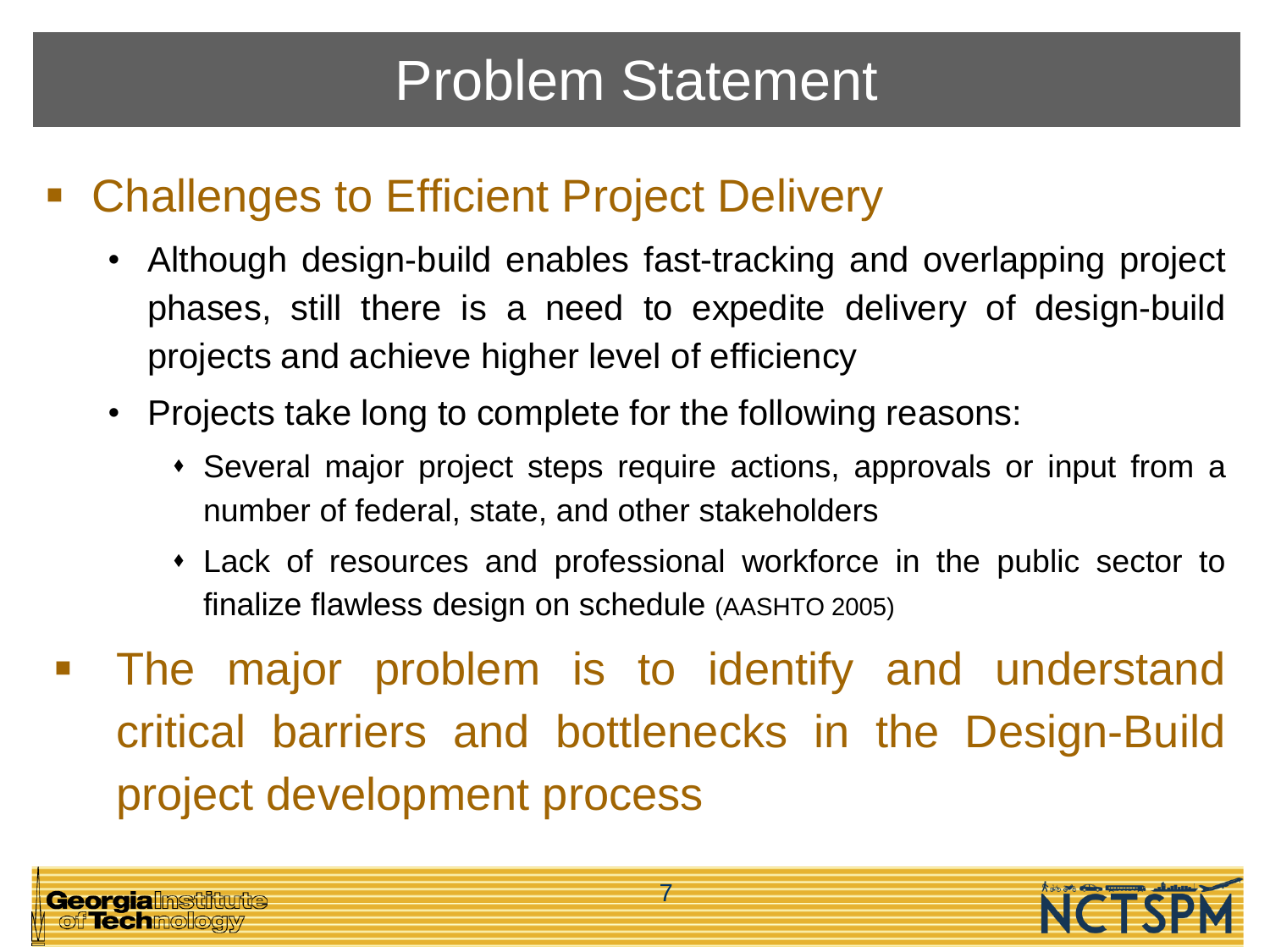## Research Objectives

- The overall objectives of this research project are twofold:
	- 1. Identify challenges in critical areas of the project development process and propose opportunities for efficiency enhancement and document solutions in each critical area
	- 2. Develop a best-practices guidebook to expedite delivery of designbuild projects and enhance efficiency of the Georgia DOT in utilizing resources for delivery of design-build projects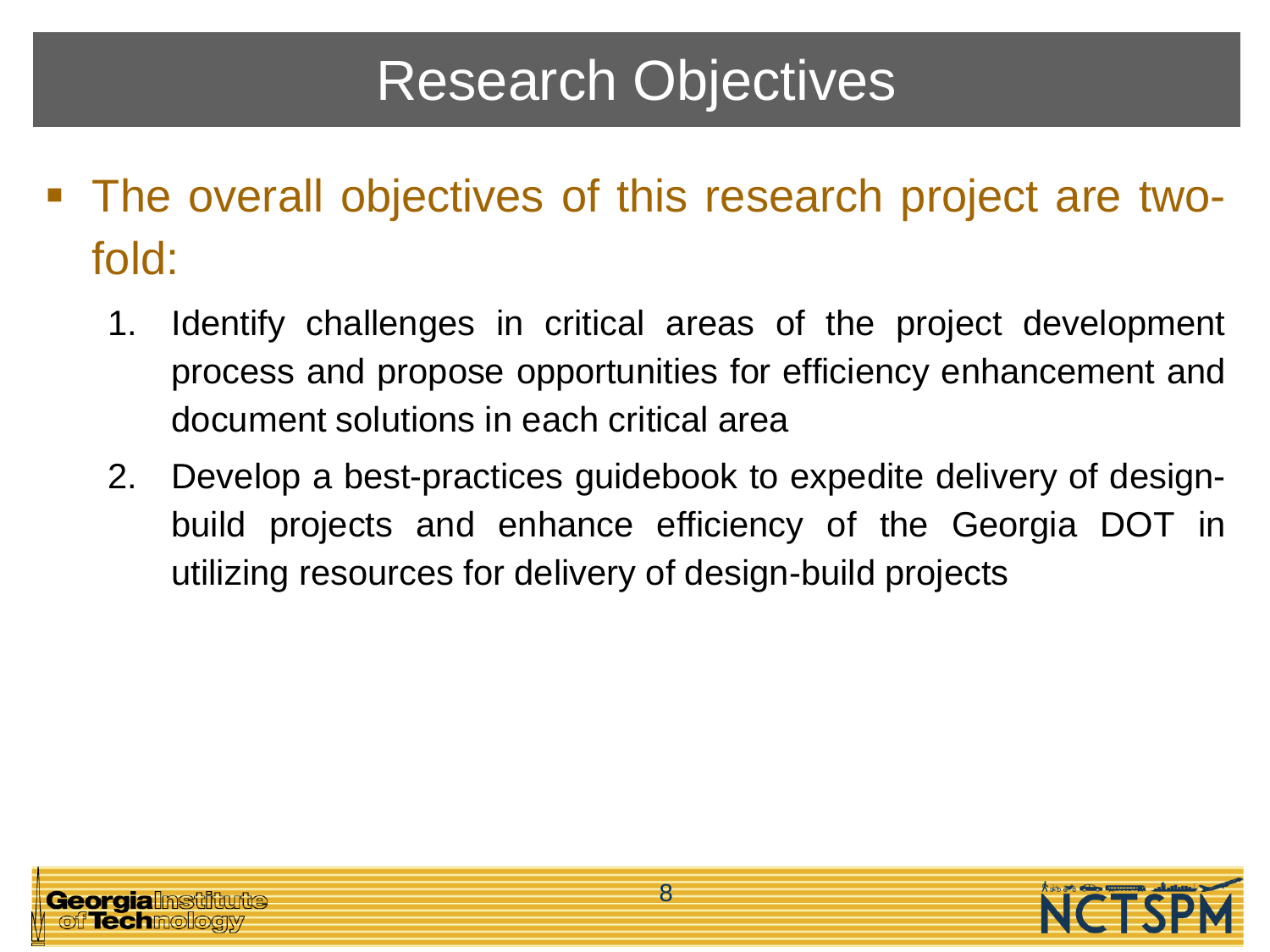## Research Methodology

#### ■ Following tasks were done to achieve the objectives:

- Conduct a comprehensive literature review regarding the Design-Build Project Delivery System
- Review the current practice of Design-Build Project Delivery System in State DOTs across the U.S.
- Scan and interview Design-Build programs in 7 State DOTs
- Perform content analysis of design-build solicitation documents (RFQs/RFPs), interim reports, and project reports
- Identify challenges and opportunities to enhance efficiency of the state DOT in delivery of design-build projects in seven critical areas
- Perform follow-up interviews with Design-Build programs in 7 State DOTs
- Conduct a training workshop in collaboration with the Georgia DOT to facilitate adoption of Design-Build contracting in the State of **Georgia**

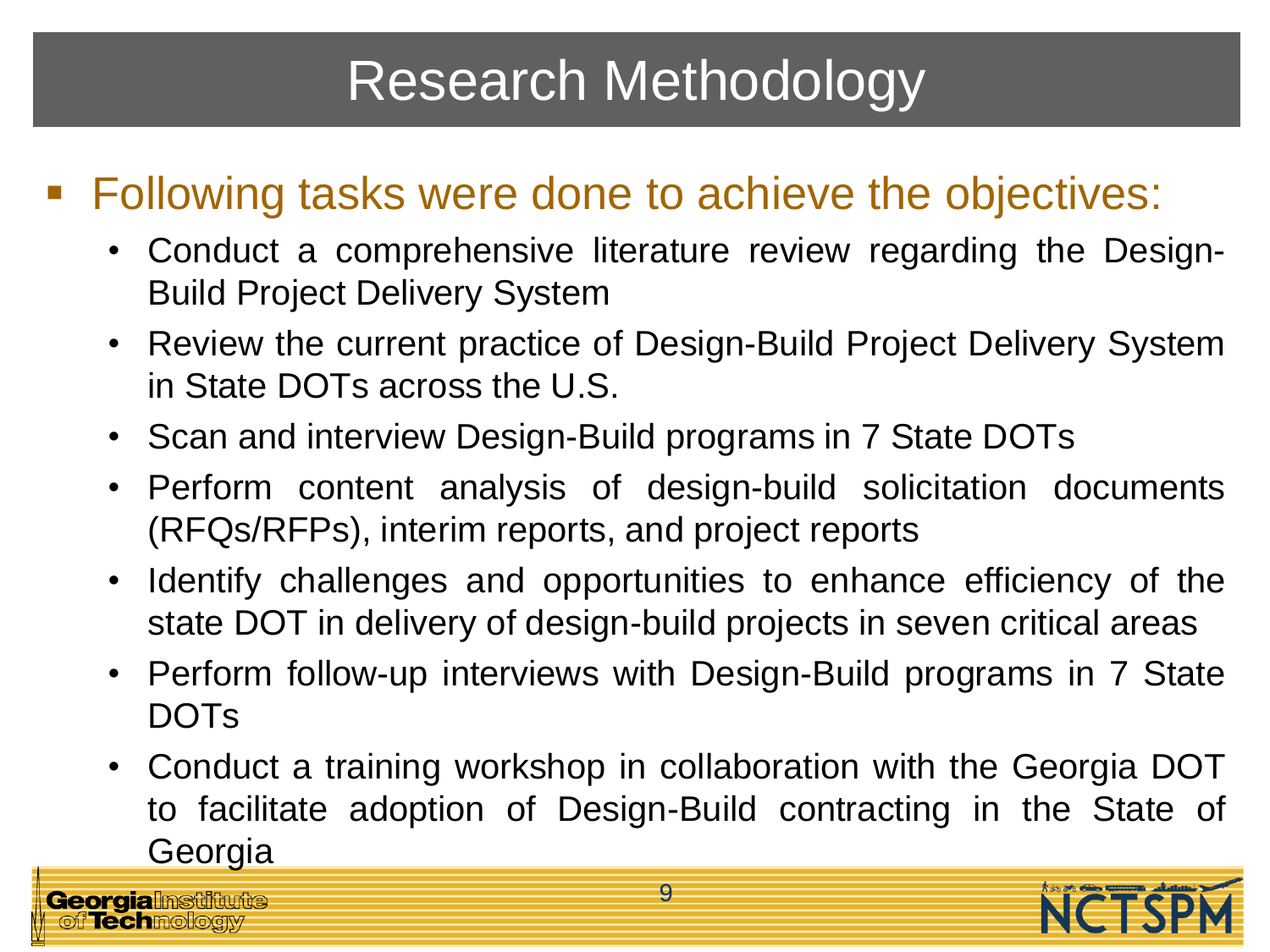# Summary of Research Findings

- Challenges and opportunities are identified in the following critical areas of the project development process:
	- Design-Build Project Selection
	- Procurement Process
	- Environmental Analysis and Permitting
	- Right-of-Way Acquisition
	- Utilities Coordination and Relocation
	- Alternative Technical Concepts (ATCs)
	- Design Acceptance and Oversight and Quality Management



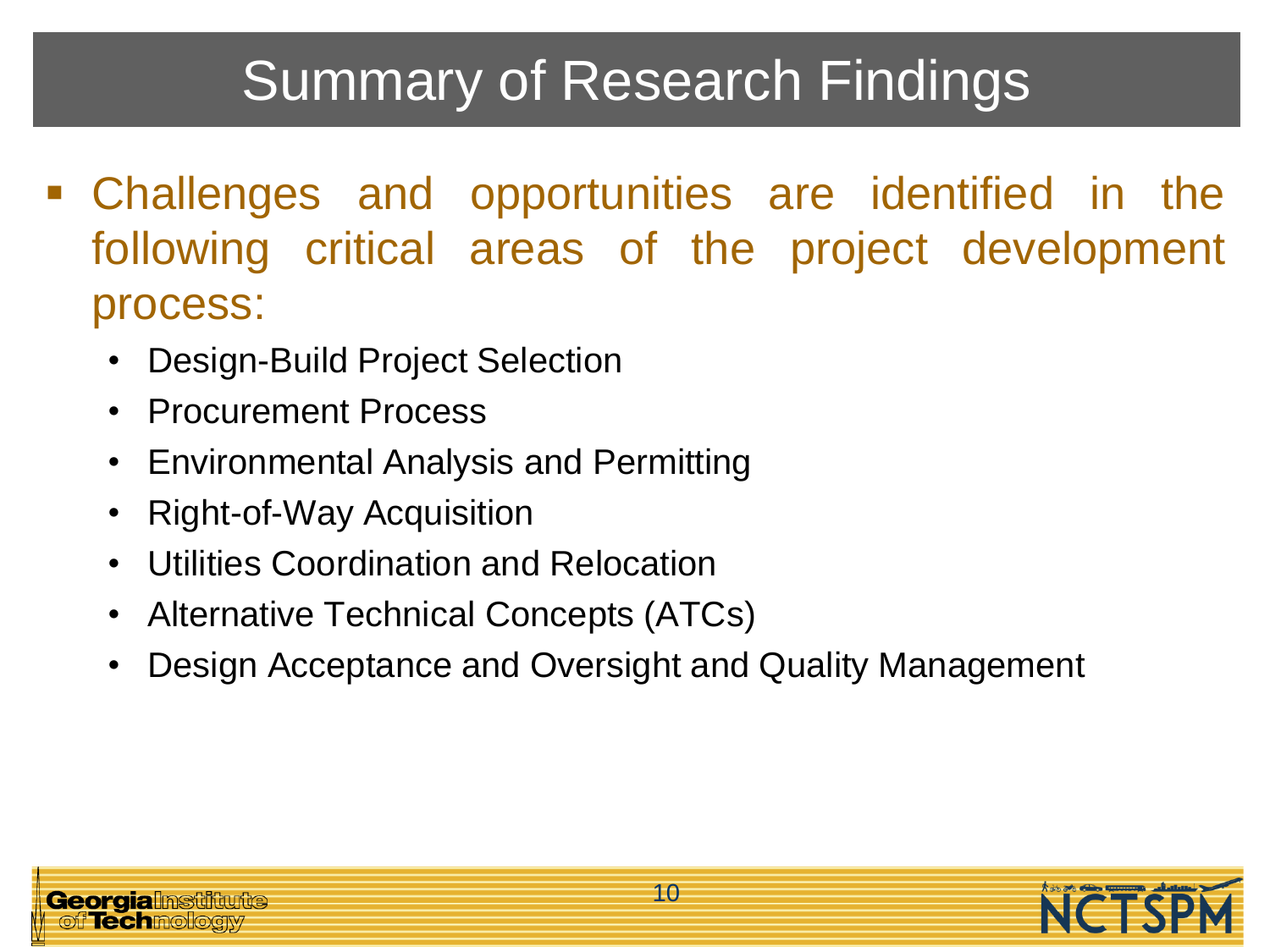## Design-Build Project Selection

|                      | <b>State DOT</b>                                                                       | <b>Colorado</b> | <b>Florida</b> | <b>Michigan</b> | <b>North</b><br><b>Carolina</b> | <b>Utah</b>    | Virginia | <b>Washington</b><br><b>State</b> |
|----------------------|----------------------------------------------------------------------------------------|-----------------|----------------|-----------------|---------------------------------|----------------|----------|-----------------------------------|
|                      | <b>Complexity of influential factors in Design-</b><br><b>Build decision-making</b>    | Hi              | <b>LOW</b>     | <b>LOW</b>      |                                 | <b>MID</b>     |          | <b>MID</b>                        |
|                      | Presence of subjective opinion in<br>decision-making                                   | Hi              | <b>LOW</b>     | <b>MID</b>      |                                 | <b>MID</b>     |          | <b>MID</b>                        |
| <b>Challenges</b>    | Shortage of resources and experienced staff                                            | Hi              | HI             | H <sub>l</sub>  | ٠                               | <b>MID</b>     |          | <b>NO</b>                         |
|                      | Challenges in risk allocation (mitigating,<br>sharing, or transferring risk)           | Hi              | H <sub>l</sub> | H <sub>l</sub>  |                                 | H <sub>l</sub> |          | <b>MID</b>                        |
|                      | Develop, maintain, use, and update a<br>systematic design-build selection tool         | <b>REG</b>      | N/A            | N/A             |                                 | N/A            |          | N/A                               |
|                      | Develop, maintain, use, and refine a proper<br>risk identification and assessment tool | <b>REG</b>      | <b>REG</b>     | N/A             | $\overline{\phantom{a}}$        | <b>REG</b>     |          | <b>REG</b>                        |
| <b>Opportunities</b> | Develop, maintain, use, and refine proper risk<br>allocation matrices                  | <b>REG</b>      | <b>REG</b>     | N/A             | -                               | <b>REG</b>     |          | <b>REG</b>                        |
|                      | Incorporate flexibility in the preliminary design<br>package                           | N/A             | <b>REG</b>     | <b>REG</b>      |                                 | N/A            |          | <b>REG</b>                        |

 $H = High$  $LOW = Low$  $MID = Medium$ N/A = Not Applicable NO = Never used/experinced REG = Regularly Used

**Georgialmstitute**<br>| of**Tech**mology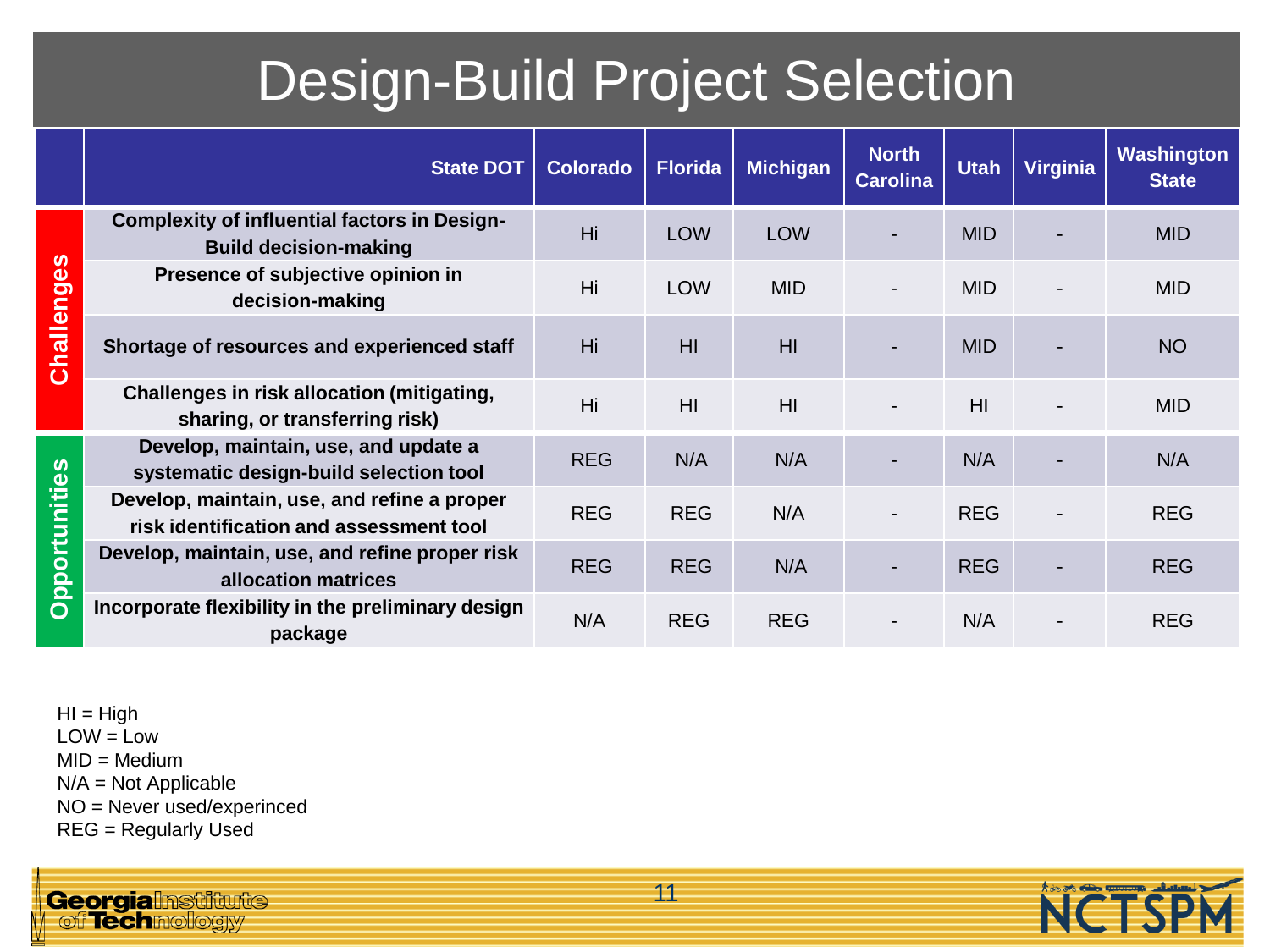### Procurement Process

|                      | <b>State DOT</b>                                                                             | <b>Colorado</b> | <b>Florida</b> | <b>Michigan</b> | <b>North</b><br><b>Carolina</b> | <b>Utah</b> | <b>Virginia</b> | <b>Washington</b><br><b>State</b> |
|----------------------|----------------------------------------------------------------------------------------------|-----------------|----------------|-----------------|---------------------------------|-------------|-----------------|-----------------------------------|
|                      | Determining the basis of award (price-based<br>or price and non-price based)                 | LOW             | <b>MID</b>     |                 |                                 |             | LOW             | <b>LOW</b>                        |
|                      | Evaluate added-value of best-value proposals                                                 | <b>LOW</b>      | <b>MID</b>     |                 |                                 |             | <b>LOW</b>      | <b>MID</b>                        |
| <b>Challenges</b>    | Determining the selection process (single-<br>phase or two-phase selection)                  | H <sub>l</sub>  | <b>NO</b>      |                 |                                 |             | H <sub>l</sub>  | H <sub>l</sub>                    |
|                      | Perform rigorous evaluation of procurement<br>methods available for the state DOT            | H <sub>l</sub>  | <b>MID</b>     |                 |                                 |             | H <sub>l</sub>  | H <sub>l</sub>                    |
|                      | Avoiding the use of prescriptive specification<br>in the project RFP                         | N/A             | N/A            |                 |                                 |             | N/A             | N/A                               |
|                      | Balance the need between innovation and<br>competitive bidding                               | <b>REG</b>      | <b>REG</b>     |                 |                                 |             | <b>REG</b>      | <b>NO</b>                         |
|                      | <b>Consideration of price and non-price factors</b><br>in proposals evaluation               | <b>REG</b>      | <b>REG</b>     |                 |                                 |             | <b>REG</b>      | <b>NO</b>                         |
| <b>Opportunities</b> | <b>Balance the need between qualifications</b><br>evaluation and single-phase selection      | <b>REG</b>      | <b>REG</b>     |                 |                                 |             | <b>REG</b>      | <b>REG</b>                        |
|                      | Develop and use standard contract templates<br>for RFQ/RFP processes                         | <b>REG</b>      | <b>REG</b>     |                 |                                 |             | <b>REG</b>      | <b>REG</b>                        |
|                      | Use adjectival and pass/fail scoring instead of<br>point scoring for evaluation of proposals | <b>REG</b>      | <b>REG</b>     |                 |                                 |             | N/A             | N/A                               |
|                      | <b>Consider paying stipends to unsuccessful</b><br>proposers when shortlisting               | N/A             | N/A            |                 |                                 |             | <b>REG</b>      | <b>REG</b>                        |

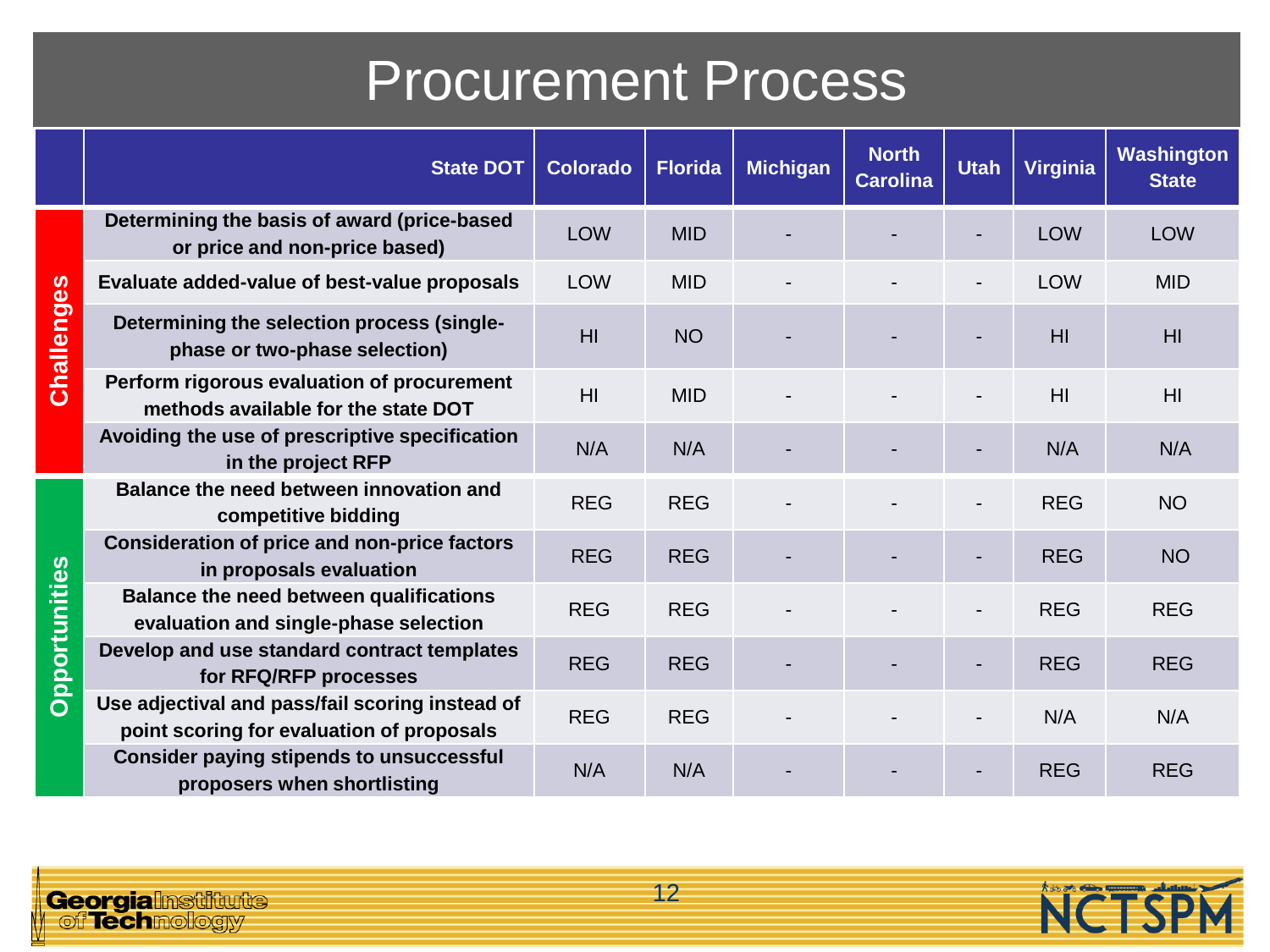## Environmental Analysis and Permitting

|                                                | <b>State DOT</b>                                                                            | <b>Colorado</b> | <b>Florida</b> | <b>Michigan</b> | <b>North</b><br><b>Carolina</b> | <b>Utah</b>    | <b>Virginia</b> | Washington<br><b>State</b> |
|------------------------------------------------|---------------------------------------------------------------------------------------------|-----------------|----------------|-----------------|---------------------------------|----------------|-----------------|----------------------------|
|                                                | <b>Concerns from regulatory agencies</b><br>(staffing and involvement)                      | H <sub>l</sub>  |                | <b>MID</b>      | <b>MID</b>                      | <b>MID</b>     | <b>MID</b>      | <b>MID</b>                 |
|                                                | <b>Proper identification of resources</b>                                                   | H <sub>l</sub>  |                | <b>MID</b>      | <b>MID</b>                      | <b>NO</b>      | <b>MID</b>      | <b>MID</b>                 |
| <b>Challenges</b>                              | Managing impact of environmental permits<br>to the project schedule                         | <b>MID</b>      |                | H <sub>l</sub>  | <b>MID</b>                      | <b>MID</b>     | <b>MID</b>      | H <sub>l</sub>             |
|                                                | <b>Overly prescriptive NEPA documents</b>                                                   | <b>MID</b>      |                | <b>NO</b>       | <b>NO</b>                       | <b>NO</b>      | H <sub>l</sub>  | <b>MID</b>                 |
|                                                | <b>Post-Award Re-Evaluations</b>                                                            | H <sub>l</sub>  |                | <b>NO</b>       | <b>MID</b>                      | <b>NO</b>      | <b>MID</b>      | <b>MID</b>                 |
|                                                | <b>Post-Award Permit Modifications</b>                                                      | <b>NO</b>       |                | <b>MID</b>      | <b>NO</b>                       | H <sub>l</sub> | <b>NO</b>       | <b>MID</b>                 |
|                                                | Partnering with regulatory agencies                                                         | <b>REG</b>      |                | <b>REG</b>      | <b>REG</b>                      | <b>REG</b>     | <b>REG</b>      | <b>REG</b>                 |
|                                                | <b>Establish programmatic agreements</b><br>with regulatory agencies                        | <b>REG</b>      |                | <b>REG</b>      | N/A                             | <b>NO</b>      | <b>REG</b>      | <b>REG</b>                 |
|                                                | Allow flexibility in the NEPA document<br>(clearing a corridor vs. a preferred alternative) | <b>REG</b>      |                | <b>REG</b>      | <b>REG</b>                      | <b>REG</b>     | <b>REG</b>      | <b>REG</b>                 |
| <b>Opportunities</b>                           | Advertising and awarding the project<br>prior to completion of NEPA                         | <b>NO</b>       |                | <b>NO</b>       | <b>NO</b>                       | <b>NO</b>      | <b>NO</b>       | <b>NO</b>                  |
|                                                | <b>Coordinating utility relocations</b><br>with ROW and NEPA impacts                        | <b>REG</b>      |                | <b>REG</b>      | <b>REG</b>                      | <b>REG</b>     | <b>REG</b>      | <b>REG</b>                 |
|                                                | <b>Requiring the Design-Build team</b><br>to perform the NEPA Re-Eval, if required          | <b>REG</b>      |                | <b>REG</b>      | <b>REG</b>                      | <b>NO</b>      | <b>REG</b>      | <b>REG</b>                 |
|                                                | <b>Requiring the Design-Build team</b><br>to acquire any and all permits                    | <b>NO</b>       |                | <b>REG</b>      | <b>NO</b>                       | <b>REG</b>     | <b>REG</b>      | <b>REG</b>                 |
| 13<br><b>Georgialnstitute</b><br>of Technology |                                                                                             |                 |                |                 |                                 |                |                 |                            |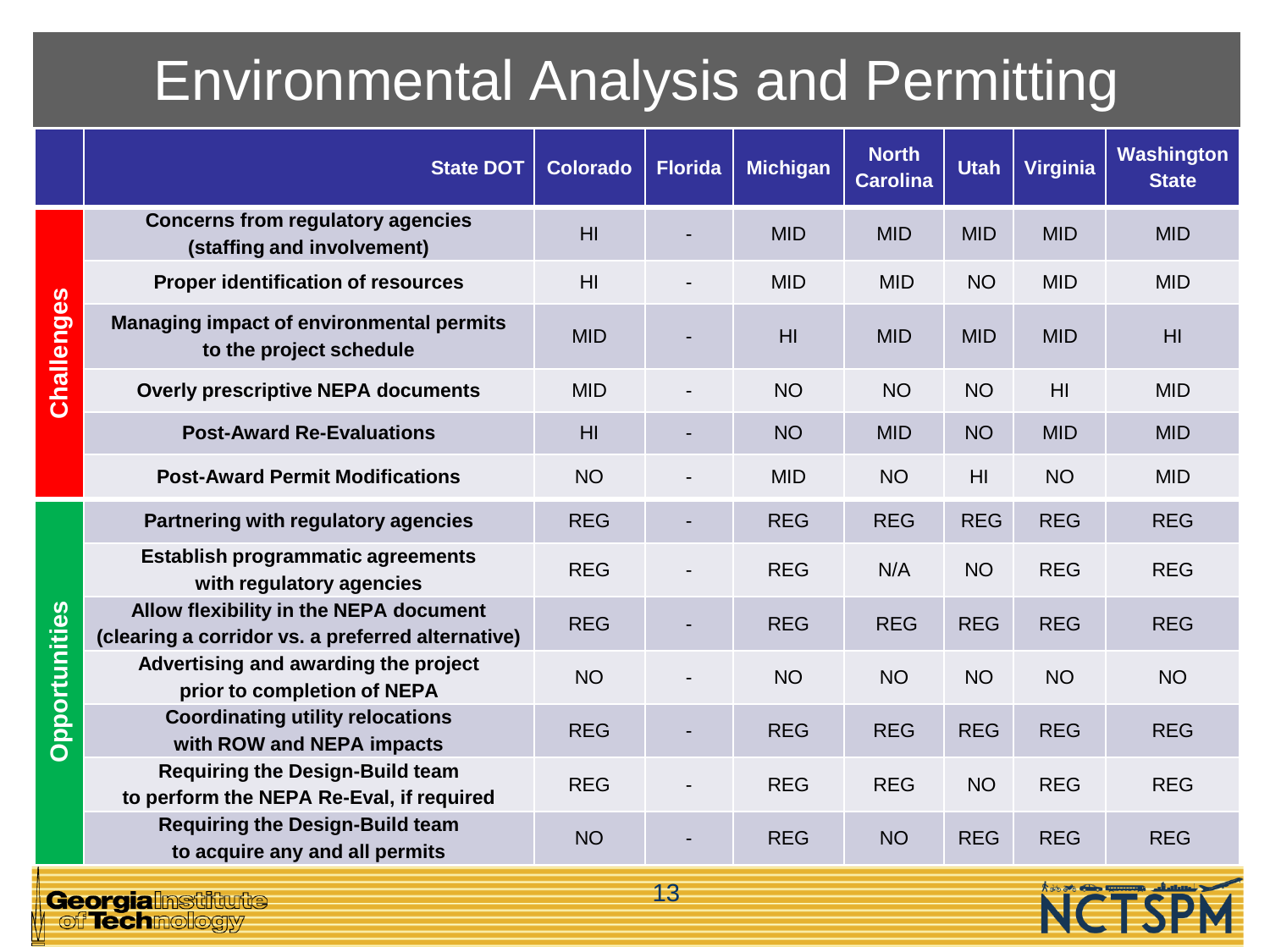# ROW Acquisition

|               | <b>State DOT</b>                                                                               | <b>Colorado</b> | <b>Florida</b> | <b>Michigan</b> | <b>North</b><br><b>Carolina</b> | <b>Utah</b> | <b>Virginia</b> | <b>Washington</b><br><b>State</b> |
|---------------|------------------------------------------------------------------------------------------------|-----------------|----------------|-----------------|---------------------------------|-------------|-----------------|-----------------------------------|
|               | <b>Identifying ROW Impacts based on</b><br>approximately 30% design plans                      | <b>MID</b>      |                |                 |                                 | <b>MID</b>  | <b>MID</b>      | <b>MID</b>                        |
| Challenges    | ROW needs being impacted by utility<br>relocations and/or environmental mitigation<br>measures | <b>MID</b>      |                |                 |                                 | <b>NO</b>   | <b>MID</b>      | <b>NO</b>                         |
|               | ROW acquisition as the critical path to the<br>project schedule                                | H <sub>l</sub>  |                |                 |                                 | <b>MID</b>  | <b>NO</b>       | H <sub>l</sub>                    |
|               | Managing ROW acquisition when a large<br>number of parcels need to be acquired                 | <b>NO</b>       |                |                 |                                 | <b>MID</b>  | H <sub>l</sub>  | H <sub>l</sub>                    |
|               | Coordinating ROW needs with utility and<br>mitigation requirements                             | <b>REG</b>      |                |                 |                                 | <b>REG</b>  | N/A             | <b>NO</b>                         |
|               | <b>Utilizing ROW management tools</b>                                                          | <b>REG</b>      |                |                 |                                 | <b>REG</b>  | <b>REG</b>      | <b>REG</b>                        |
|               | Utilizing advance acquisitions                                                                 | <b>REG</b>      |                |                 |                                 | <b>NO</b>   | <b>NO</b>       | <b>NO</b>                         |
| Opportunities | Choosing the best acquisition strategy to<br>expedite project delivery                         | <b>NO</b>       |                |                 |                                 | <b>REG</b>  | <b>REG</b>      | <b>REG</b>                        |
|               | Acquiring all ROW in advance of advertising<br>and awarding the Design-Build contract          | <b>REG</b>      |                |                 |                                 | N/A         | <b>REG</b>      | <b>REG</b>                        |
|               | <b>Transferring ROW acquisition responsibility to</b><br>the Design-Build team                 | N/A             |                |                 |                                 | <b>REG</b>  | <b>REG</b>      | <b>REG</b>                        |



**NCTSPN**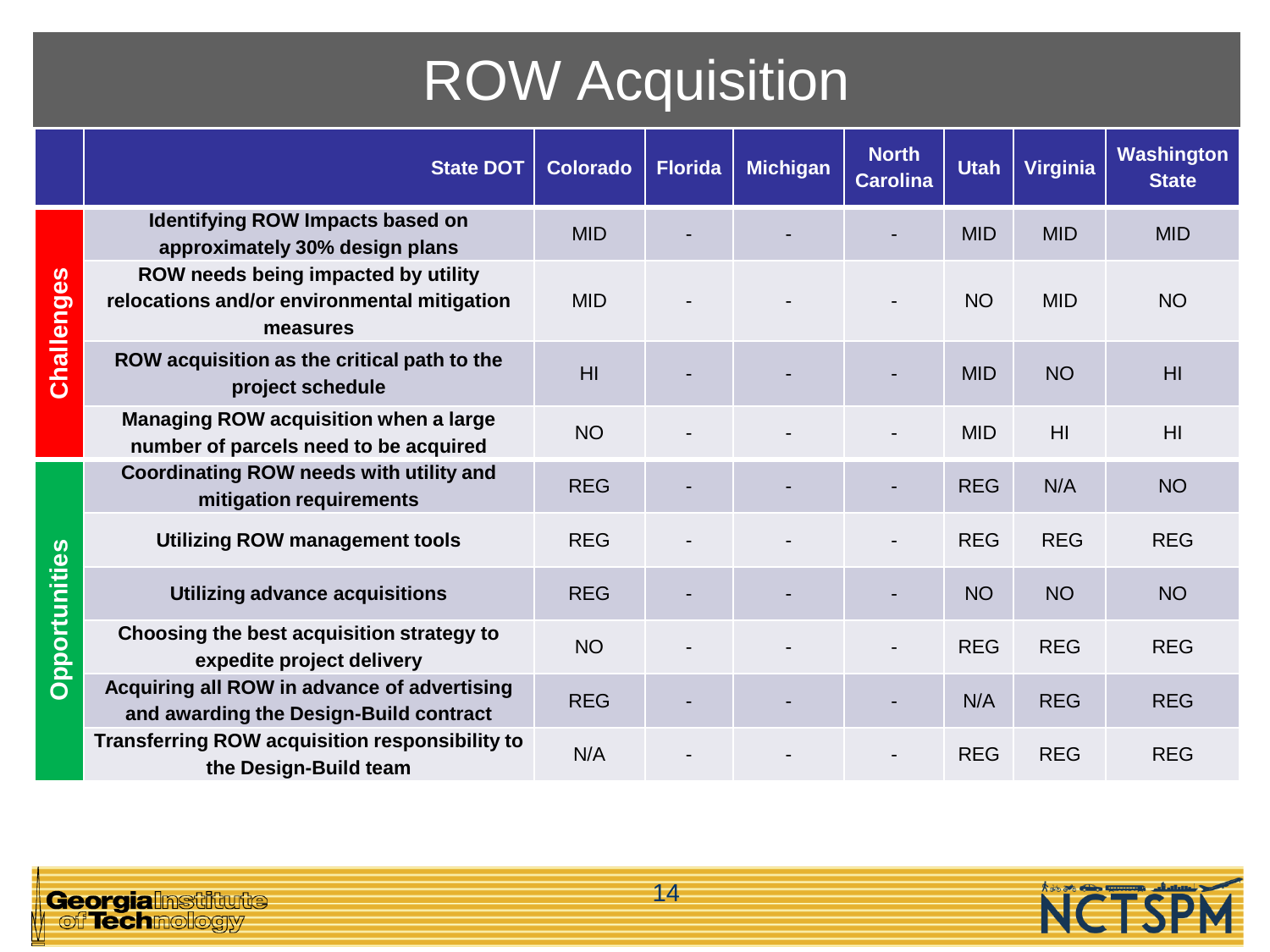## Utilities Coordination and Relocation

|               | <b>State DOT</b>                                                                       | <b>Colorado</b> | <b>Florida</b> | <b>Michigan</b> | <b>North</b><br><b>Carolina</b> | <b>Utah</b>    | Virginia       | Washington<br><b>State</b> |
|---------------|----------------------------------------------------------------------------------------|-----------------|----------------|-----------------|---------------------------------|----------------|----------------|----------------------------|
|               | Accurately identifying existing utilities and<br>associated impacts                    |                 |                | <b>LOW</b>      | <b>MID</b>                      | <b>MID</b>     | High           |                            |
|               | Managing utility relocations impact on the<br>project schedule                         |                 |                | <b>MID</b>      | <b>MID</b>                      | <b>NO</b>      | High           |                            |
| Challenges    | Managing utility impacts on ROW needs and<br>environmental resources                   |                 |                | H <sub>l</sub>  | <b>MID</b>                      | <b>MID</b>     | <b>MID</b>     |                            |
|               | Determining responsibilities for utility<br>relocations                                |                 |                | <b>NO</b>       | <b>NO</b>                       | <b>NO</b>      | <b>LOW</b>     |                            |
|               | Utility owner reluctance to work with design-<br>build teams                           |                 |                | <b>NO</b>       | <b>MID</b>                      | <b>NO</b>      | H <sub>l</sub> |                            |
|               | <b>Clearly identifying relocation responsibilities</b><br>in the design-build contract |                 |                | LOW             | <b>NO</b>                       | H <sub>l</sub> | <b>NO</b>      |                            |
|               | <b>Conducting SUE pre-bid</b>                                                          |                 |                | <b>REG</b>      | <b>REG</b>                      | <b>REG</b>     | <b>REG</b>     |                            |
|               | Developing MOUs or MUAs with utility<br>companies pre-bid                              |                 |                | <b>REG</b>      | N/A                             | <b>NO</b>      | <b>REG</b>     |                            |
| Opportunities | Requiring the design-build team to perform<br>utility coordination                     |                 |                | <b>REG</b>      | <b>REG</b>                      | <b>REG</b>     | <b>REG</b>     |                            |
|               | Encouraging the design-build team to partner<br>with utility owners                    |                 |                | <b>NO</b>       | <b>NO</b>                       | <b>NO</b>      | <b>NO</b>      |                            |
|               | Coordinating utility relocations with ROW and<br><b>NEPA impacts</b>                   |                 |                | <b>REG</b>      | <b>REG</b>                      | <b>REG</b>     | <b>REG</b>     |                            |
|               | Requiring the design-build team to perform<br>utility relocations                      |                 |                | <b>REG</b>      | <b>REG</b>                      | <b>NO</b>      | <b>REG</b>     |                            |

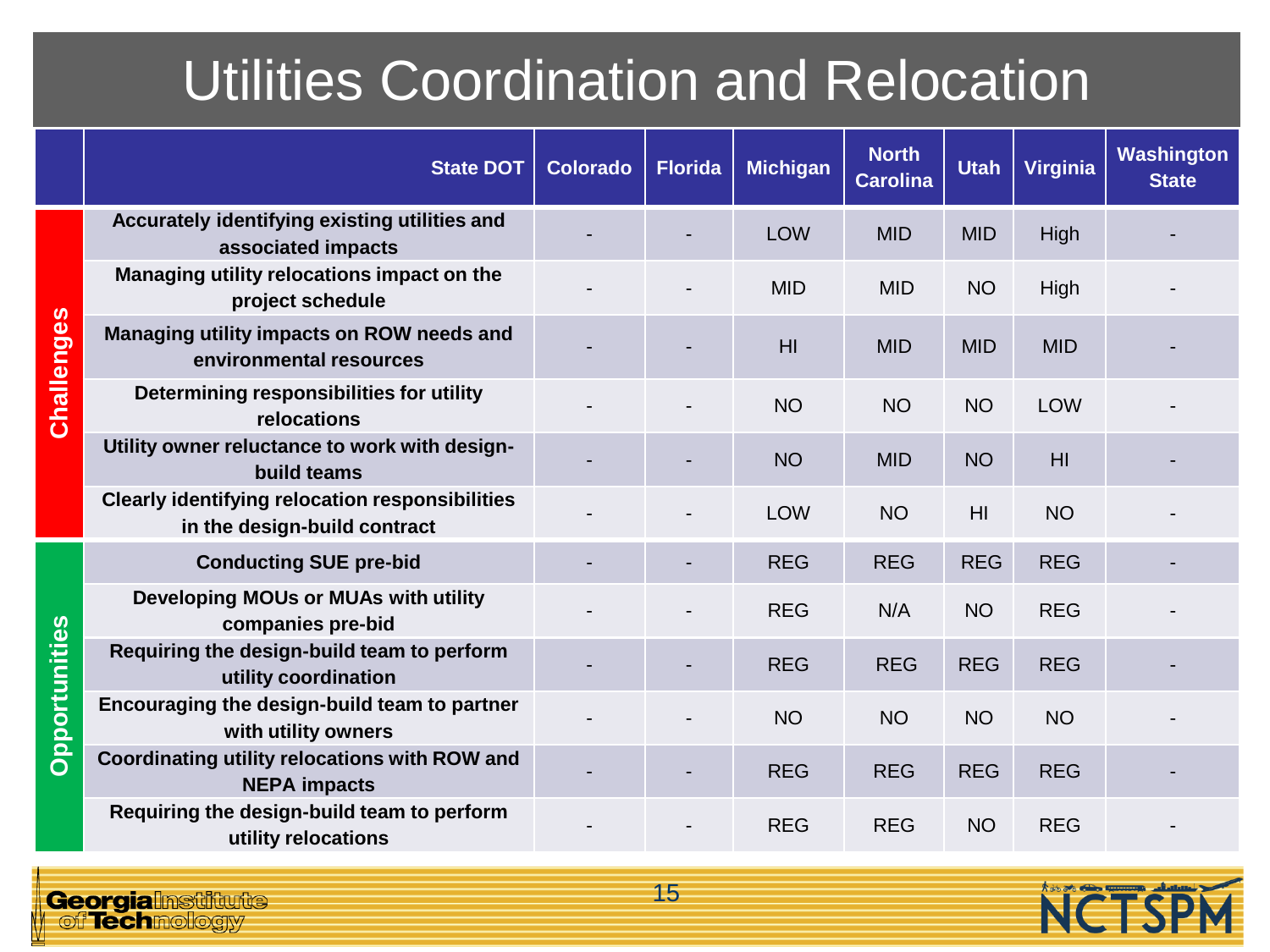## Alternative Technical Concepts

|                      | <b>State DOT</b>                                                                                           | <b>Colorado</b> | <b>Florida</b> | <b>Michigan</b> | <b>North</b><br><b>Carolina</b> | <b>Utah</b> | <b>Virginia</b> | Washington<br><b>State</b> |
|----------------------|------------------------------------------------------------------------------------------------------------|-----------------|----------------|-----------------|---------------------------------|-------------|-----------------|----------------------------|
|                      | <b>Maintaining confidentiality and fairness</b><br>(unbiased evaluation) among the bidders                 | <b>MID</b>      |                |                 |                                 |             | <b>LOW</b>      | <b>MID</b>                 |
|                      | Proposing an "equal or better" design<br>solution in comparison to base design                             | H <sub>l</sub>  |                |                 |                                 |             | <b>MID</b>      | <b>MID</b>                 |
| Challenges           | Reviewing ATCs by the state DOT may require<br>excessive resources                                         | H <sub>l</sub>  |                |                 |                                 |             | H <sub>l</sub>  | <b>LOW</b>                 |
|                      | Significant impacts on NEPA permits, ROW,<br>utilities, and other critical areas                           | <b>MID</b>      |                |                 |                                 |             | <b>NO</b>       | <b>NO</b>                  |
|                      | Conflicts with Title 23 CFR 636.209(b)<br>(supplement not substitute base proposals)                       | <b>LOW</b>      |                |                 |                                 |             | <b>NO</b>       | <b>MID</b>                 |
|                      | Protecting intellectual property of Design-<br><b>Build teams</b>                                          | <b>MID</b>      |                |                 |                                 |             | <b>MID</b>      | <b>NO</b>                  |
|                      | Utilize innovative design solutions and realize<br>added-value on the project                              | <b>REG</b>      |                |                 |                                 |             | <b>REG</b>      | <b>REG</b>                 |
|                      | ATCs can help achieve efficiencies in project<br>cost, schedule, and time                                  | <b>REG</b>      |                |                 |                                 |             | <b>REG</b>      | N/A                        |
| <b>Opportunities</b> | <b>State DOTs should maintain confidentiality</b><br>while reviewing ATCs                                  | <b>REG</b>      |                |                 |                                 |             | <b>REG</b>      | <b>REG</b>                 |
|                      | State DOTs should hold one-on-one meetings<br>with design-build teams                                      | <b>NO</b>       |                |                 |                                 |             | <b>NO</b>       | <b>NO</b>                  |
|                      | <b>State DOTs should request detailed</b><br>description of the ATC and deviations from<br>the project RFP | <b>REG</b>      |                |                 |                                 |             | <b>REG</b>      | <b>REG</b>                 |

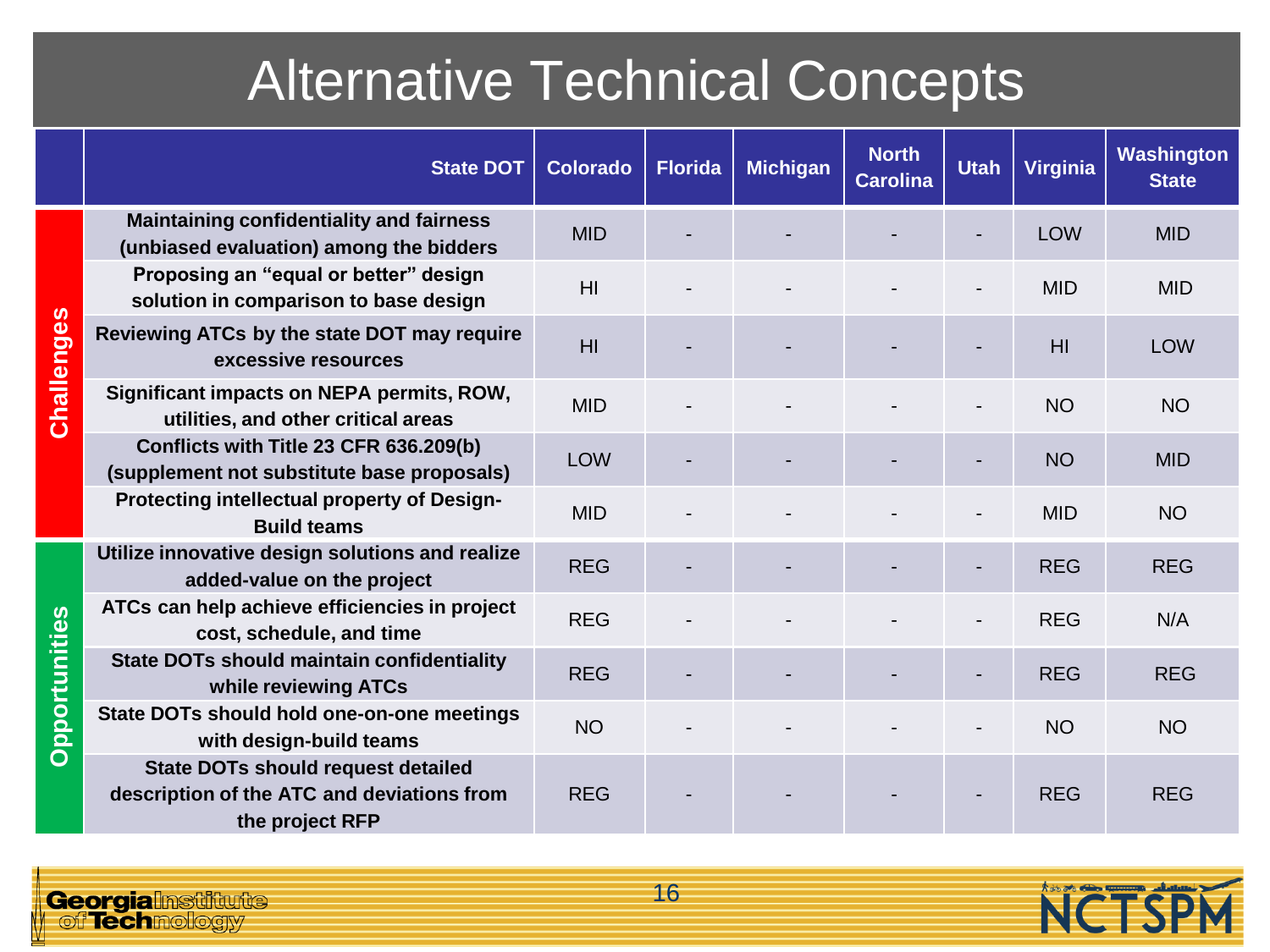### Design Acceptance and Quality Management

|                   | <b>State DOT</b>                                                                              | <b>Colorado</b> | <b>Florida</b> | <b>Michigan</b> | <b>North</b><br><b>Carolina</b> | <b>Utah</b> | <b>Virginia</b> | Washington<br><b>State</b> |
|-------------------|-----------------------------------------------------------------------------------------------|-----------------|----------------|-----------------|---------------------------------|-------------|-----------------|----------------------------|
|                   | The loss of control over design and limited<br>ability to monitor the design details          | <b>LOW</b>      | <b>MID</b>     |                 |                                 | <b>MID</b>  |                 |                            |
|                   | Lack of flexibility and the slow shift in the<br>culture of the contract parties              | LOW             | <b>MID</b>     |                 |                                 | <b>MID</b>  |                 |                            |
| <b>Challenges</b> | Staff cutbacks and lack of resources within<br>the state DOT                                  | N/A             | H <sub>l</sub> |                 |                                 | <b>MID</b>  |                 |                            |
|                   | lack of professional review workforce within<br>the state DOT                                 | N/A             | H <sub>l</sub> |                 |                                 | <b>MID</b>  |                 |                            |
|                   | Failure to identify proper design QA/QC<br>procedures in the project RFQ/RFP                  | <b>MID</b>      | <b>MID</b>     |                 |                                 | <b>LOW</b>  |                 |                            |
|                   | Time-consuming reviews after contract award<br>that hinders innovation and expedited delivery | <b>MID</b>      | <b>LOW</b>     |                 |                                 | <b>LOW</b>  |                 |                            |
|                   | Facilitating the cultural shift to the design-<br>build environment within the state DOT      | <b>REG</b>      | <b>REG</b>     |                 |                                 | <b>REG</b>  |                 |                            |
|                   | Accepting that design is the responsibility of<br>the design-build team                       | <b>REG</b>      | <b>REG</b>     |                 |                                 | <b>REG</b>  |                 |                            |
|                   | Accepting that design-build is a learning<br>experience not a threat                          | <b>REG</b>      | <b>REG</b>     |                 |                                 | <b>REG</b>  |                 |                            |
| Opportunities     | Co-locating the design team, the contractor,<br>and the personnel of the state DOT            | <b>REG</b>      | <b>REG</b>     |                 |                                 | <b>REG</b>  |                 |                            |
|                   | Stipulating the required quality management<br>plan in the project RFQ/RFP                    | <b>REG</b>      | <b>REG</b>     |                 |                                 | <b>REG</b>  |                 |                            |
|                   | Utilizing efficient over-the-shoulder reviews                                                 | <b>REG</b>      | <b>REG</b>     |                 |                                 | <b>REG</b>  |                 |                            |

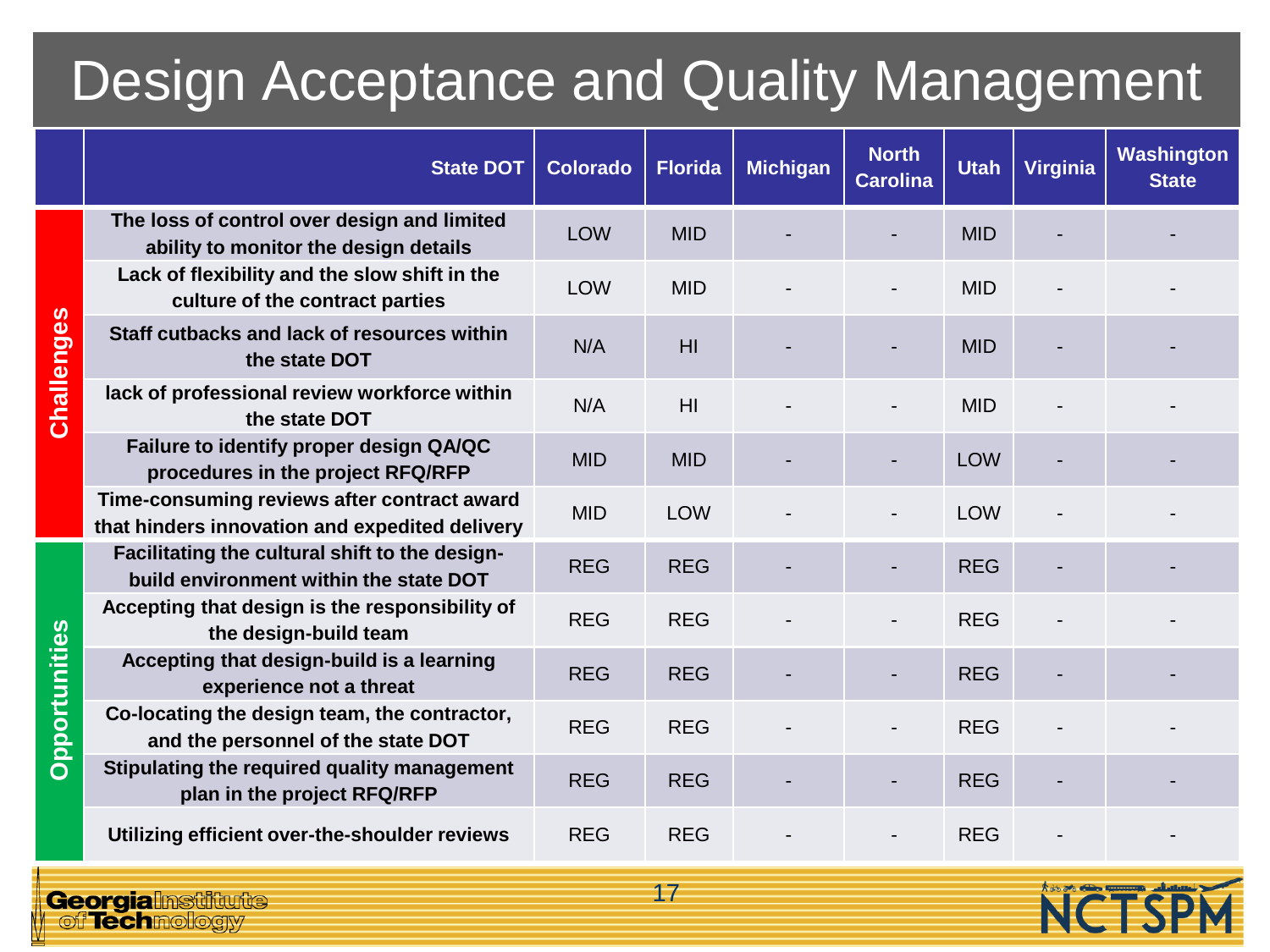## Looking for Next Generation

- Achieve greater efficiency and expedite project delivery through effective and efficient implementation of Design-Build
- The proper use of Design-Build can help the Georgia DOT enhance its image as a public agency that is accountable and constantly uses innovative solutions to maximize the utilization of tax payer's dollars particularly in challenging times